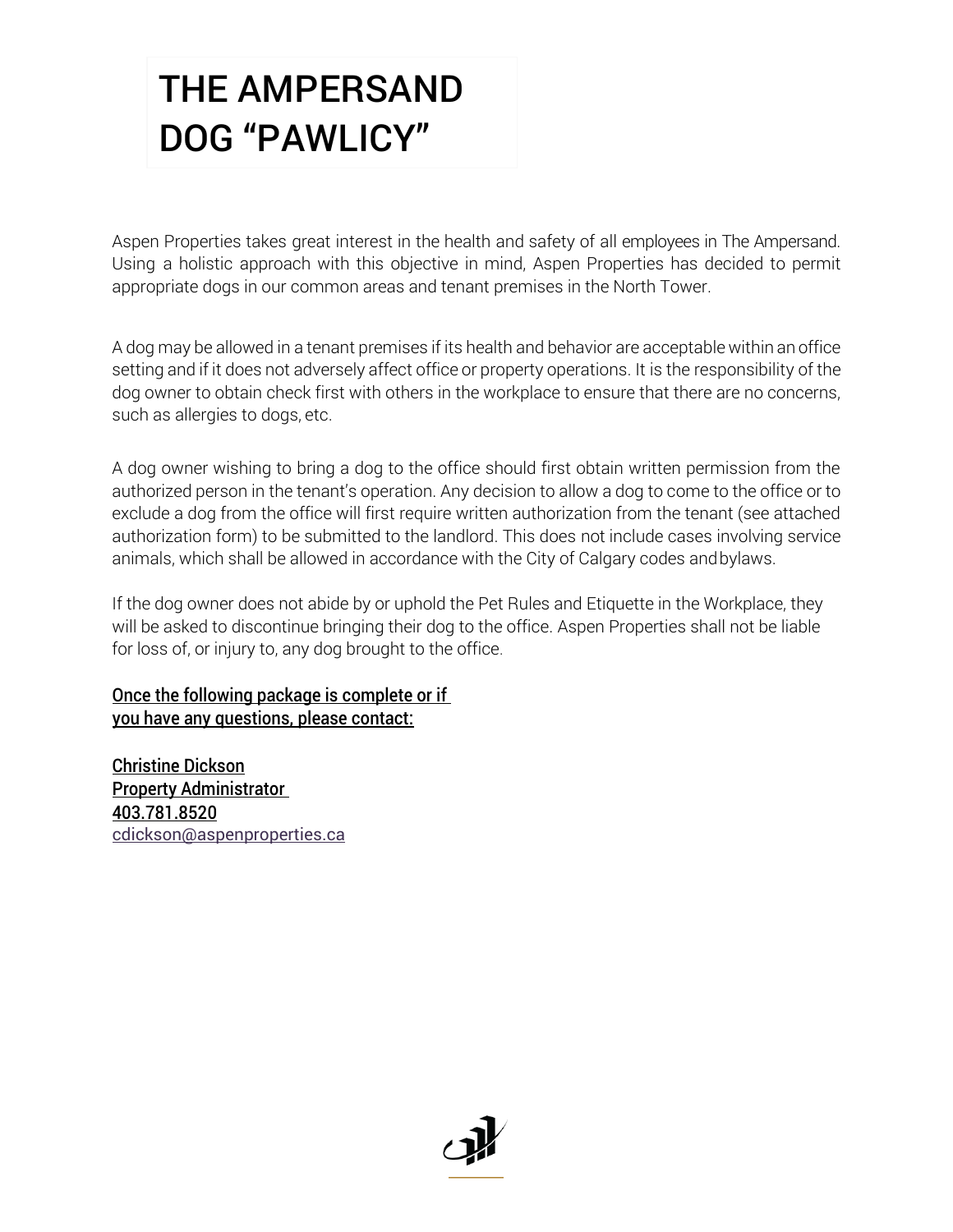### RULES AND ETIQUETTE IN THE WORKPLACE FOR ALL DOGS

- 1. Dog owner must obtain written approval from the authorized person for the tenant and provide it to the landlord, prior to the pet being brought into the building.
- 2. All dogs must be:
	- Leashed at all times except while in the private office of the owner
	- In the continuous full control of their owners
	- In the physical presence of the owner in the owner's office, or in the space around the owner's desk, at all times
	- Licensed, according to the law, with current identification tags
	- Parasite-free (fleas, ticks, etc.)
	- Up to date with vaccinations and immunizations, with proof being provided prior to the dog being brought into the building
	- Obedient and well socialized
	- House-broken and of good hygiene (no foul, unpleasant or strong odors)
	- Moved in and out of the building using the most expedient route
	- Spayed or neutered, with proof being provided prior to the dog being brought to the building
	- Free of infectious or contagious disease
- 3. No dog shall:
	- Bark or exhibit aggressive behavior
	- Be disruptive to co-workers, distract any employee from their work or reduce any employee's productivity or quality of work. No squeaky toys or meaty treats are permitted
	- Be brought into the building if it is sick
	- Foul the inside or outside of the building
	- Be permitted in the building if it causes any person to experience fear or any other physical or psychological discomfort

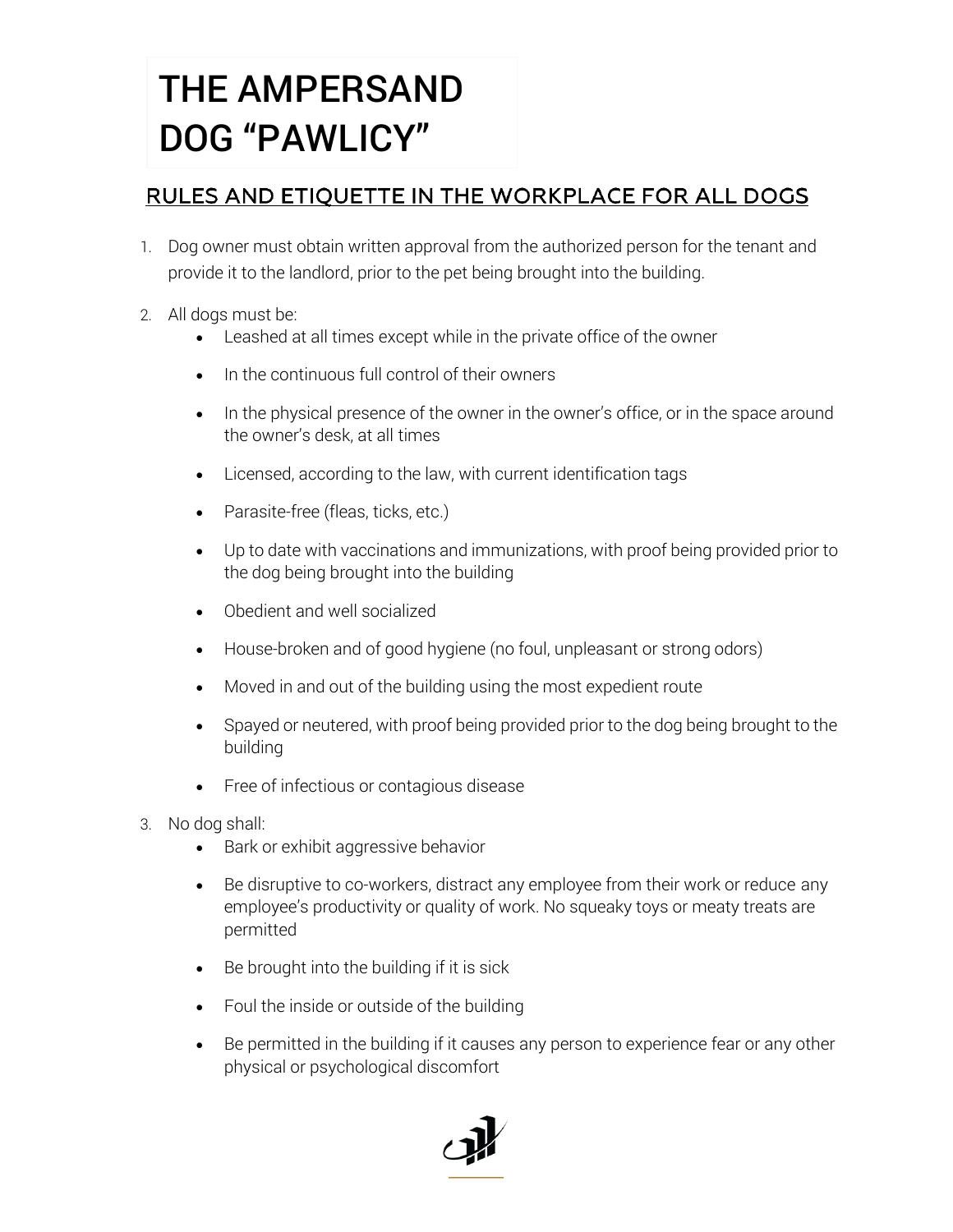- 4. Owners are expected to clean up completely and immediately after their dog.
- 5. The owner of the dog is completely and solely liable for any injuries or any damage to personal property caused by the dog. Any repair or cleaning /maintenance costs incurred by a dog will be charged in full to the owner.
- 6. It is highly recommended that the dog owner maintain a liability insurance policy covering damage or injuries caused by the dog while at the office. The tenant may specify minimum coverage amounts under such a policy and may require the owner to pay for such coverage.
- 7. Dogs are not allowed in certain areas that are open to the public and commonly used, such as bathrooms, sport court, and fitness areas, except as necessary to travel to or from the approved tenant premises.
- 8. There is a dog patio area accessed through the West Patio exit on the +15 level, specifically designed and designated for theiruse.
- 9. Dogs are not allowed in any of the restaurants or the food market located in the building unless specifically allowed by the restaurant establishment itself.
- 10. If required, the janitorial company designated by the landlord, will do a thorough cleaning of the office or area where the dog is located, which will include shampooing of carpets, high and low dusting of all surfaces, etc. to ensure that any dog smells, dander or hair are removed. The cost of this cleaning will be charged directly to the tenant.
- 11. Aspen Properties maintains the right to refuse a dog entry to the building at their discretion. There is a no tolerance bite policy and any dogs engaging in behavior that is considered aggressive must be removed from the property immediately.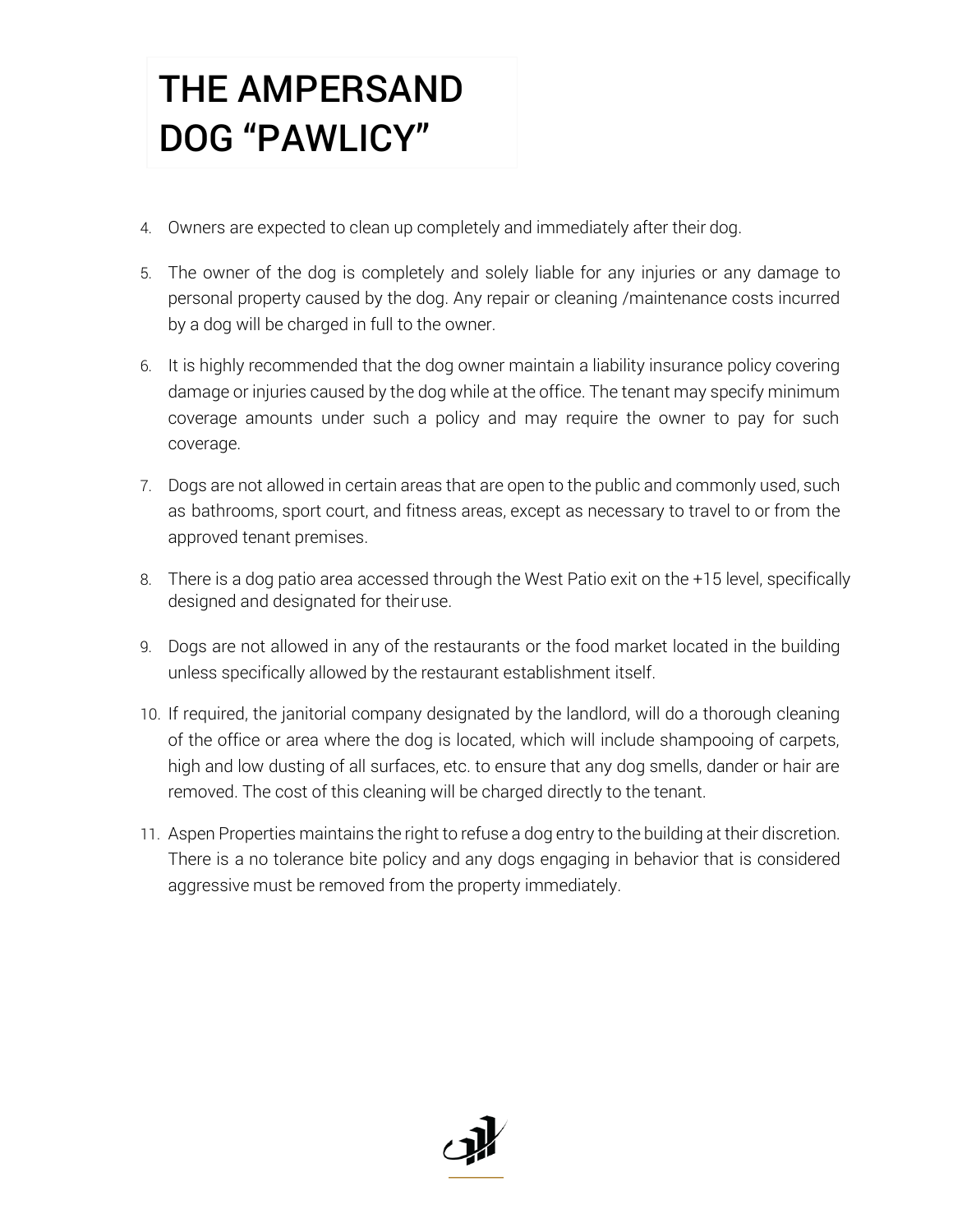#### **WAIVER DOCUMENT AND TENANT APPROVAL**

I , will be bringing my dog to work at (insert company name and suite number). I understand that my dog must be well trained and that I must maintain full control of my dog at all times. In addition, I understand that I am fully and solely responsible for any and all dog accidents that should occur and that I am responsible for assuring that my dog never poses any harm or risk to any employees or visitors. Finally, I understand that if I do not abide by these rules or my dog misbehaves, Aspen Properties reserves the right to discontinue my privilege of bringing my dog to work.

I agree to assume responsibility and to indemnify and to hold Aspen Properties and (insert company name) harmless against any and all liability resulting from my dog's presence in the workplace.

| Signed: |  |  |  |
|---------|--|--|--|
|         |  |  |  |
|         |  |  |  |

| Date: |  |
|-------|--|
|       |  |

Approved on this day of , 20 , by

(Print Name)

Authorized signatory of (Company Name)

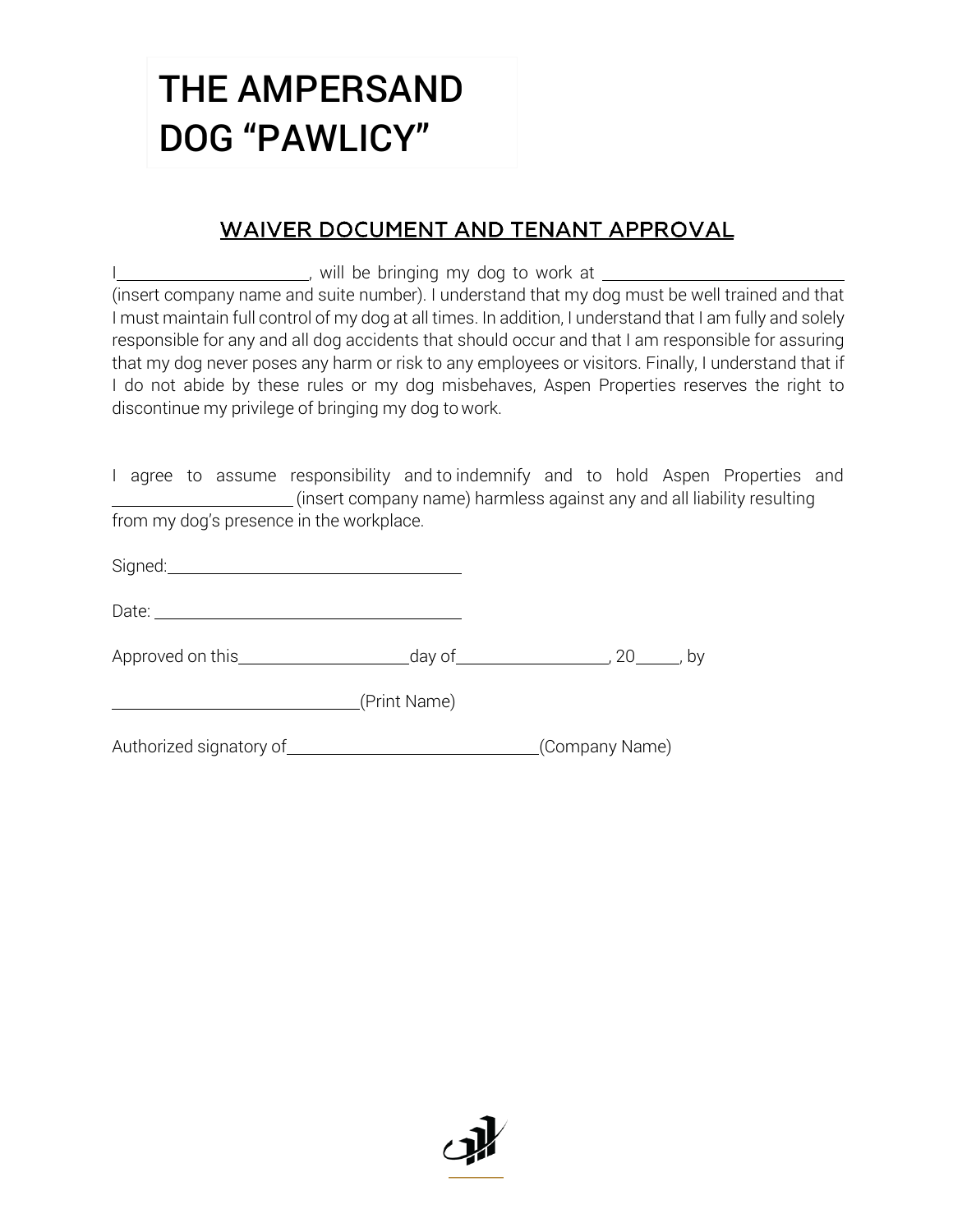### APPLICATION TO BRING YOUR DOG TO THE AMPERSAND

| Breed of Dog: <u>___________________________________</u> |
|----------------------------------------------------------|
|                                                          |
| Length of Ownership:                                     |

#### PLEASE CONFIRM THAT EACH OF THE FOLLOWING ARE CORRECT BY INITIALING BESIDE EACH:

This dog has all vaccinations/immunizations up to date: \_\_\_\_\_\_\_\_\_\_\_\_\_\_\_\_\_\_\_\_\_\_\_\_\_

I confirm that I will keep all vaccinations/immunizations up to date:

This dog is parasite/ pest (tick/flea) free:

This dog ishouse trained:

This dog is spayed/neutered:

This dog is not aggressive:

This dog does not bark or make excessive noise:

I am willing to accept liability and sign a liability waiver releasing Aspen Properties from responsibility of damage to any property by my dog:

I am willing to accept responsibility if my dog is aggressive or bites any person in the building:

I have discussed this application and received approval from my employer to bring my dog to the workplace:

I have secured a liability insurance policy which will cover any damage or injuries caused by my dog while inthe building:

In the event that the building must be evacuated, I confirm I will stay with my dog and wait for emergency personnel to evacuate myself and my dog. I confirm that I will register myself as a person requiring assistance with the fire warden for our premises. In the event of a building emergency where myself and my dog are in immediate danger, I confirm my dog is able to evacuate with me or can be carried out by me:

I understand that if any of the above are not correct or if any of the rules and regulations governing dogs in the workplace are not followed or if my employer no longer approves, I will be asked to remove my dog from the workplace immediately: \_\_\_\_\_\_\_\_\_\_\_\_\_\_\_\_\_\_\_\_\_\_\_\_\_